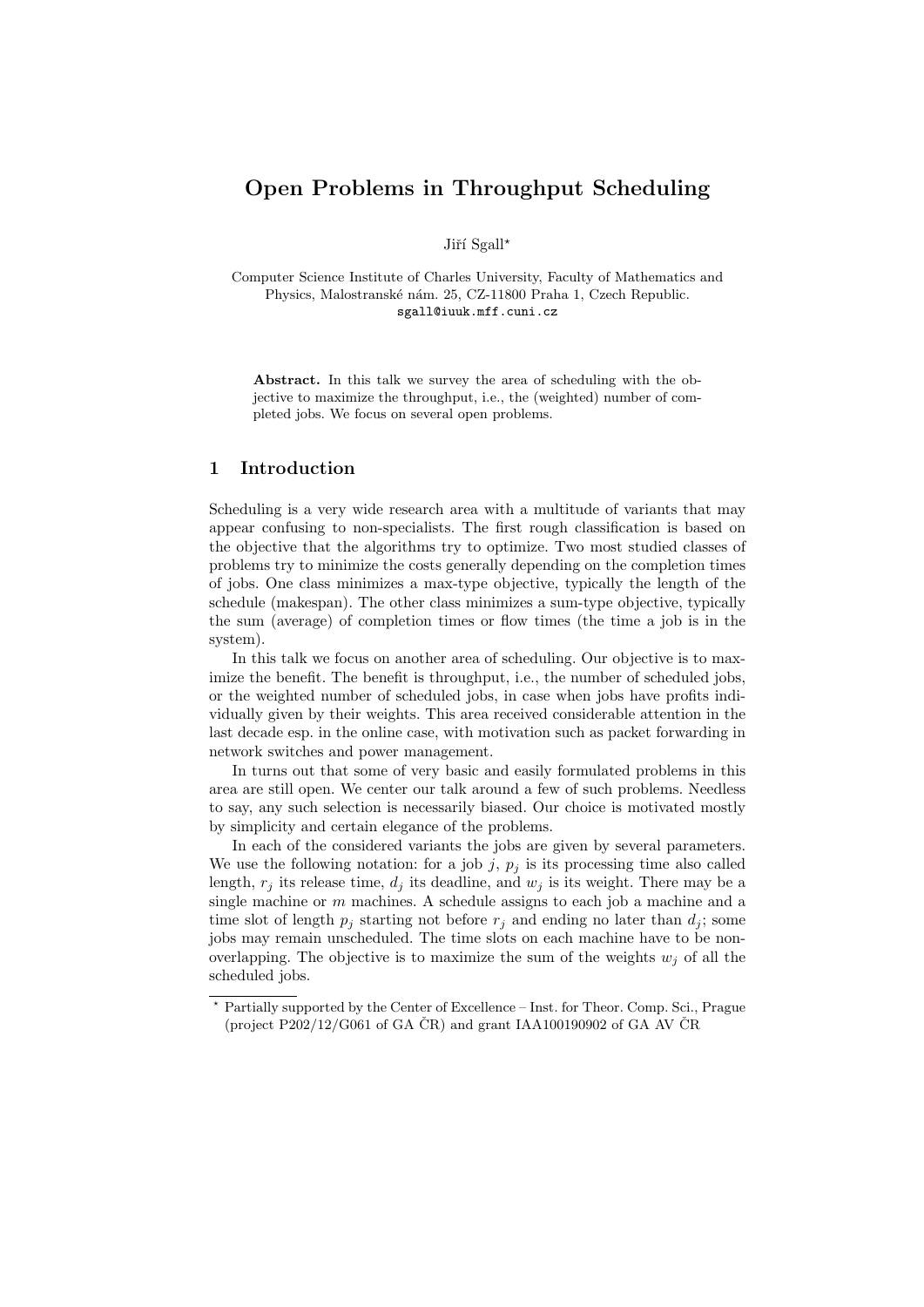We follow the standard convention that the job parameters are non-negative integers. Then we may assume that all jobs are started at integral time, as rounding the start times of all jobs down preserves feasibility.

We consider both offline and online problems. In the online setting, we let the time progress and at each time  $t$  we learn about jobs released at time  $t$ , i.e., those with  $r_i = t$ ; at this time also all the job parameters of j become known. At time t, we may start some pending job (with  $r_j \leq t$ ,  $t+p_j \leq d_j$ , and not running or completed) on one of the available machines (those not running any job). Sometimes we may also use preemption, i.e., stop the currently running job; in variants that we consider this job is then lost and cannot be even restarted.

We consider some variants of this general problem. Typically the set of possible job lengths is restricted. In the most restricted case, unit-length jobs, all job lengths are equal to 1. This corresponds to a special case of maximum matching on bipartite graph (where the vertices correspond to jobs and time slots), thus it can be solved to optimality offline. A less restricted case is that of equal-length *jobs* where all the job lengths are equal to some  $p$  (since release times and deadlines are integral, this is different from unit-length jobs). In several variants we have unit weights of jobs, which is equivalent to the objective of maximizing the number of scheduled jobs instead of the total weight. In some of the variants we allow parallel jobs. Then each job comes with an additional parameter  $size_i$  and requires to be given the same time slot on  $size<sub>j</sub>$  machines.

# 2 Offline scheduling

#### 2.1 Instances with length of jobs bounded by a constant

If we allow arbitrary processing times, the problem is (strongly) NP-hard; it is even hard to check if all jobs can be scheduled in the unweighted version on a single machine by an easy reduction from 3-PARTITION. To avoid this reason for NP-hardness, a natural option is to reduce the number of job lengths. Surprisingly, very little is known about this case.

Open problem 1 Consider scheduling on a single machine, with the restriction that  $p_i \leq C$  for some constant C. Is there a polynomial-time algorithm to compute a schedule maximizing the number of completed jobs? Is it NP-hard to compute the maximal weight of scheduled jobs for some C?

We do not even know a polynomial-time algorithm for the unweighted variant for  $C = 2$ , i.e., every job needs one or two time slots. The only positive result known is that for  $C = 2$ , it is possible to check in polynomial time if it is possible to schedule all jobs. (Since we are scheduling all the jobs, it makes no difference whether the weights are unit or arbitrary.) This can be strengthened to the case when  $p_i \in \{1, p\}$  for any fixed p. This result follows closely the methods from [12], but it appears to be new. We prove it in Section 4. Note that the restriction that one of the allowed job lengths equals 1 is essential in our proof. Even in the case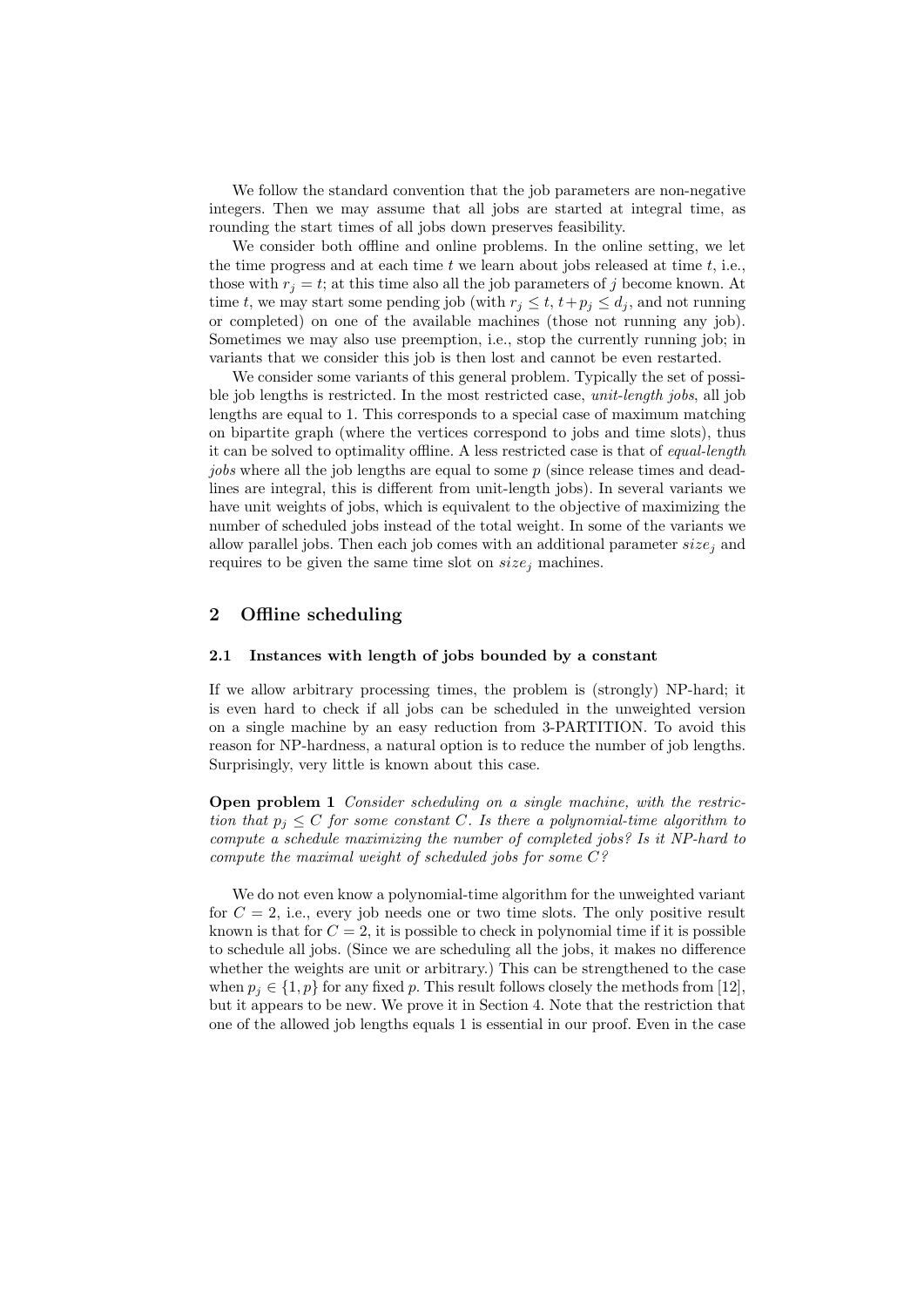$p_i \in \{2, 3\}$  it is not known whether checking feasibility of scheduling of all jobs is polynomial!

In case of equal length jobs, the problem of maximizing the number of scheduled jobs is still far from trivial. On a single machine it is polynomial  $[3, 7]$ , but on parallel machines, it is known to be polynomial only if the number of machines  $m$  is a constant [1]. The following is still open:

Open problem 2 Consider scheduling of equal-length jobs on m parallel machines with m a part of the input. Is there a polynomial-time algorithm to compute a schedule maximizing the number of completed jobs? Is it NP-hard to compute the maximal weight of scheduled jobs?

#### 2.2 Unit-length parallel jobs

If we allow parallel jobs but on the other had restrict the instances to the case of unit-length jobs, the situation is very similar to the case of restricted job lengths on a single machine. Indeed, instead of using  $m$  parallel machines, one can use a single machine and scale all the release times and deadline by a factor of  $m$ ; the length of parallel jobs is also scaled to  $p_j = m$ . This transformation does not give an exact formal reduction between these two models, but intuitively they are very close to each other.

Open problem 3 Consider scheduling of unit-length parallel jobs on m parallel machines. Is there a polynomial-time algorithm to compute a schedule maximizing the number of completed jobs for some fixed  $m \geq 2$ ? Is it NP-hard to compute the maximal weight of scheduled jobs if m is a part of the input and the job sizes are bounded by  $size_i \leq C$  for some constant  $C$ ?

We do not even know a polynomial-time algorithm for the unweighted variant for  $m = 2$ , i.e., there are only two machines and naturally every job needs one or two of them.

The best positive result known is that for the so called tall/small jobs, i.e., the case when  $size_j \in \{1,m\}$ , we can check the feasibility of scheduling of all jobs [2, 12]. (The same proof actually works even if  $size_j \in \{1, p\}$  for some p that divides m.) However, again, if  $size_i \in \{2,3\}$  it is not even known whether checking feasibility of scheduling of all jobs is polynomial.

Another interesting case is the restriction of job sizes to the powers of two, which is motivated by scheduling parallel jobs on hypercubes. Even though the number of job sizes is unbounded, this restriction also avoids the hardness proof by the reduction from partition-type problems. Here it is known that the number of completed jobs can be maximized in polynomial time if all of them are released at the same time [23], or, more generally, if the intervals  $[r_i, d_i]$  are nested [24]. It would be very nice to generalize this to the general release times; this would be much stronger than a positive solution of the previous open problem for  $m = 2$ .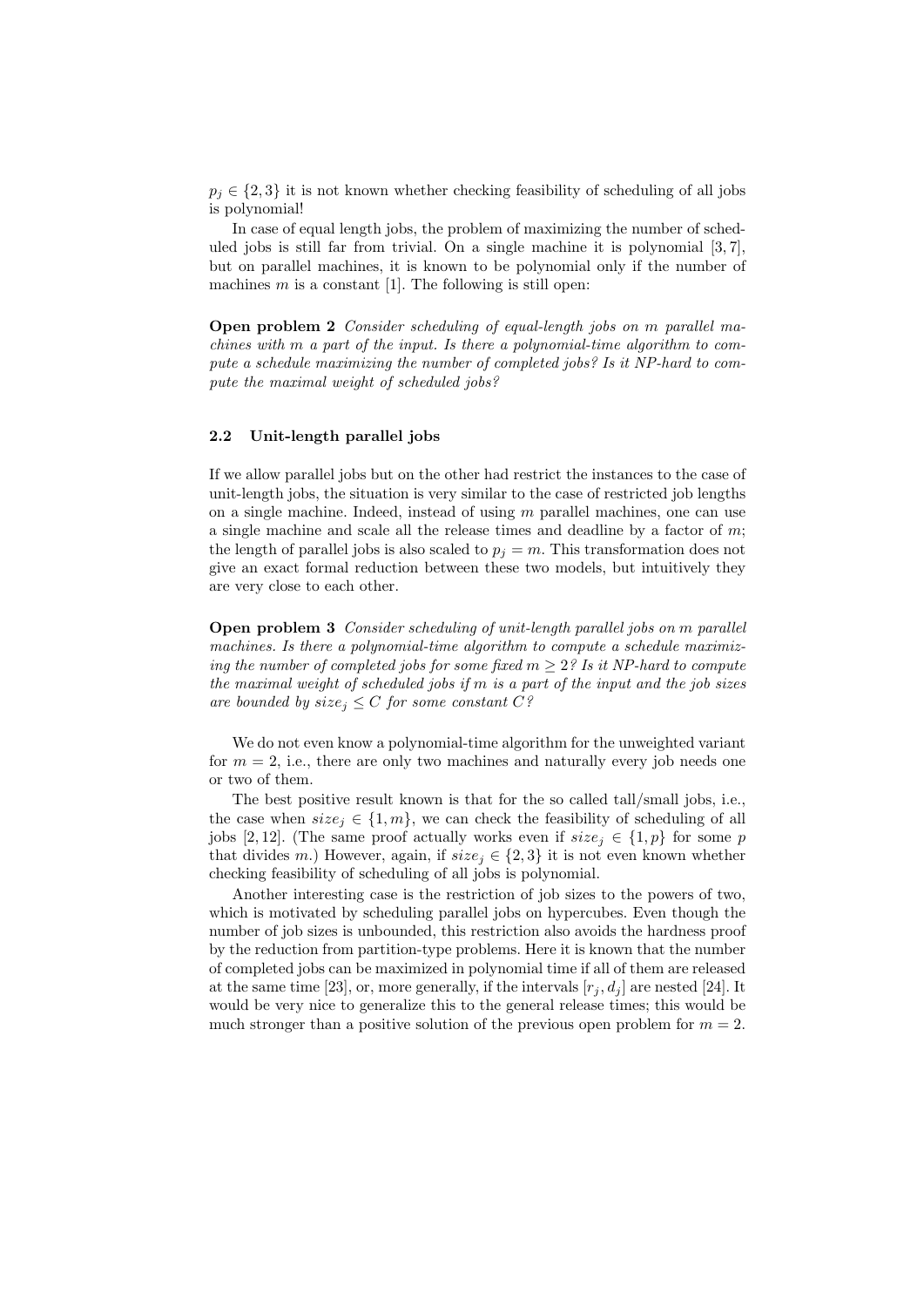### 3 Online scheduling

The most natural online algorithm is often some greedy strategy. For our problems, it means that at each time we choose to schedule the pending job with the maximal weight. For equal-length jobs with unit weights or unit jobs with general weight, such an algorithm can be shown to be 2-competitive by a fairly generic argument: We "charge" each job in the optimal schedule to some job in the greedy schedule; either to the job that the greedy schedule runs at the same time (and machine), or to the same job if greedy schedule schedules it earlier than or at the same time as the optimum. Each job receives at most one charge of each type, furthermore all charges go to a job with weight at least the weight of the charged job. The challenge is then to improve the competitive ratio below 2.

#### 3.1 Unit-length jobs: Buffer management and dynamic queues

The online variant of unit-length jobs is probably the most extensively studied variant of throughput scheduling. It is motivated by buffer management in network elements, as the unit-length jobs represent packets of some fixed length and different weights and deadlines represent their priorities.

The generic charging argument implies a 2-competitive algorithm, but to improve this upper bound, the algorithm has to deal with the choice of scheduling either a heavy job (possibly with a large deadline) or an urgent job (possibly with a small weight). The first better than 2-competitive algorithm for this problem was randomized; its competitive ratio is  $e/(e-1) \approx 1.582$  which is still the best upper bound [6, 19]. An improved deterministic algorithm needs a significantly more delicate argument; the first such algorithm has competitive ratio  $64/33 \approx$ more delicate argument; the first such algorithm has competitive rational 1.939 [8] and the currently best upper bound is  $2\sqrt{2} - 1 \approx 1.828$  [14].

In both cases this is quite far from the lower bound, which is 1.25 for randomized algorithms and  $\phi \approx 1.618$  for deterministic ones. In both cases, the lower bound instances are 2-bounded, which means that each job has  $d_i - r_j \leq 2$ , so that it has to be scheduled either immediately upon its arrival or in the next time step. This seems to be a very restricted case, so one would expect that larger lower bounds should be possible for more general instances.

On the other hand, the 2-bounded case is generalized by the case of agreeable deadlines (also called similarly ordered) which includes all instances which can be ordered so that both the sequence of release times and the sequence of deadlines are non-decreasing with  $j$ . In this substantially more general case there exist better algorithms, namely 4/3 [18, 20] randomized one and  $\phi$ -competitive deterministic one [21, 20]; the latter even matches the lower bound.

In light of this, the question is much less clear and we state it as our next problem. Of course, any improvement of any of the bounds would be nice, but the question whether the 2-bounded case is as hard as the general case is particularly interesting.

Open problem 4 Does there exist an algorithm for scheduling of arbitrary unit-length jobs on a single machine that matches the performance of algorithms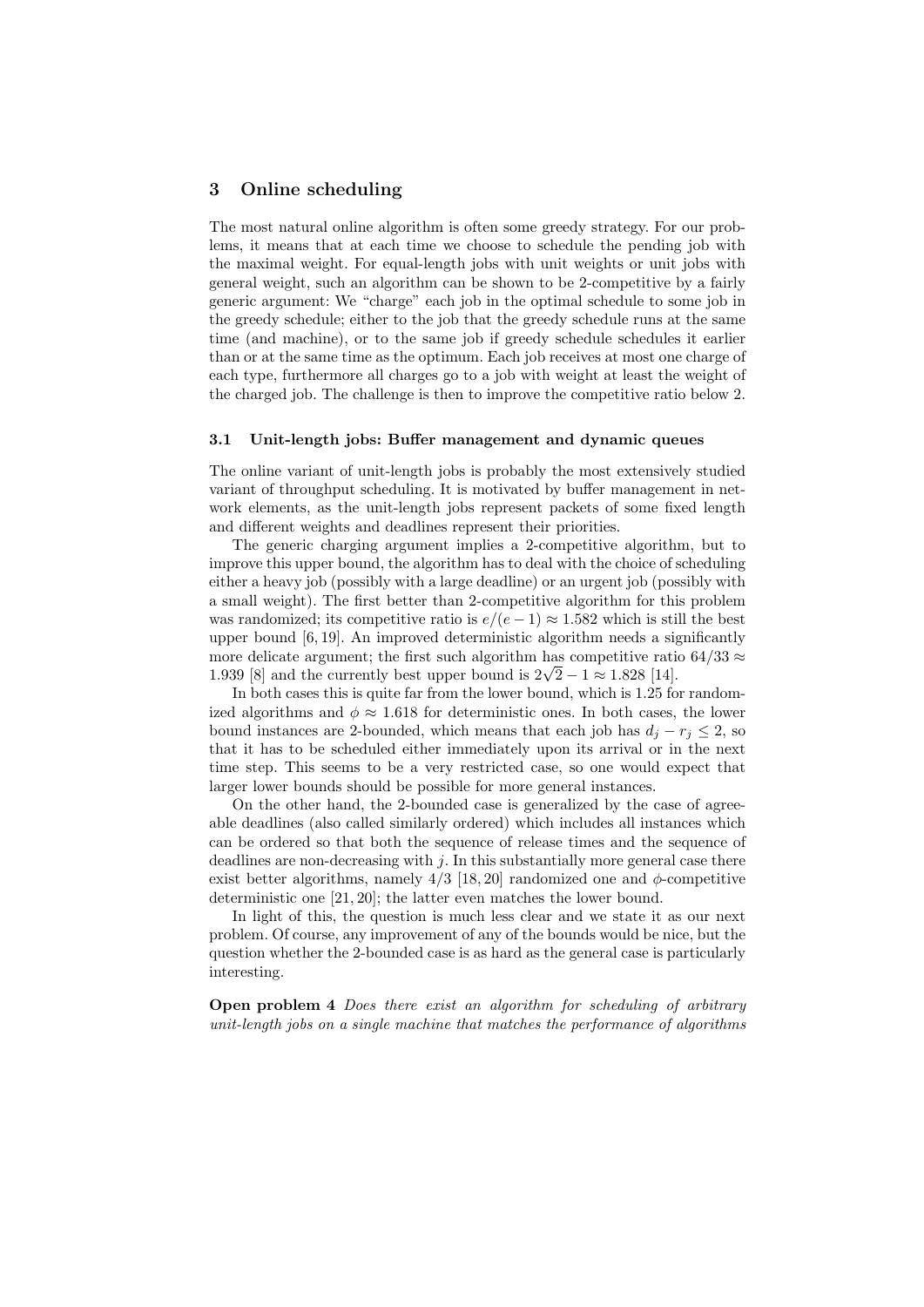for the special case when  $d_j - r_j \leq 2$ ? That is 1.618-competitive deterministic algorithm and/or 1.25-competitive algorithm?

The randomized algorithms use only the relative order of the deadlines, not their actual values. This is not true for the deterministic algorithms, and for a long time the use of exact values of deadlines seemed to be essential. However, it turns out that even in the model of dynamic queues, which does allow the algorithm to use only the relative order of deadlines, a 1.897-competitive algorithm exists [5].

### 3.2 Equal jobs

In this section we focus on the case when all the jobs have both equal length and unit weights. The generic charging argument again implies that any greedy strategy is 2-competitive [4], and in fact on a single machine no deterministic algorithm can be better [16].

One possibility to improve the algorithm is to use randomization. We know that there exists a 5/3-competitive randomized algorithm [9] for a single machine. This algorithm actually uses only a single bit of randomness: It generates online two schedules (connected by a lock mechanism) and randomly chooses to follow one of them from the beginning. This is still far from the best lower bound, which is only  $4/3$  for randomized algorithms on a single machine [16].

**Open problem 5** Suppose that all jobs have equal processing time  $p_i = p$  and unit weights. What is the best competitive ratio of a randomized algorithm on a single machine with the objective to maximize the (expected) number of completed jobs?

If we have more machines, the problem appears to be easier. At the first sight this may be surprising, but it is natural: If the online algorithm receives a single job with a large deadline, it has to decide to schedule it at some point. This blocks the only available machine, and the adversary may exploit this by releasing a job with a tight deadline in the next step. In contrast, already with two machines, the algorithm can try to keep one of them as a reserve for such tight jobs. This vaguely corresponds to generating two schedules and randomly choosing one of them, although we are not aware of any formal relationship of the two problems.

For two machines, it is known that the optimal competitive ratio of a deterministic algorithm is  $3/2$  [11, 17]. For more machines, much less is known. The lower bound for deterministic algorithm approaches 6/5 from above for  $m \to \infty$  [11]. The best algorithm has a competitive ratio that approaches  $e/(e-1) \approx 1.582$  from above for  $m \to \infty$  [10]. This algorithm actually works in a much more restricted model in which upon the release of each job it is immediately decided if and when it is scheduled. We note that in this restricted model with immediate decision, no better algorithm for  $m \to \infty$  is possible even for unit-length jobs [13].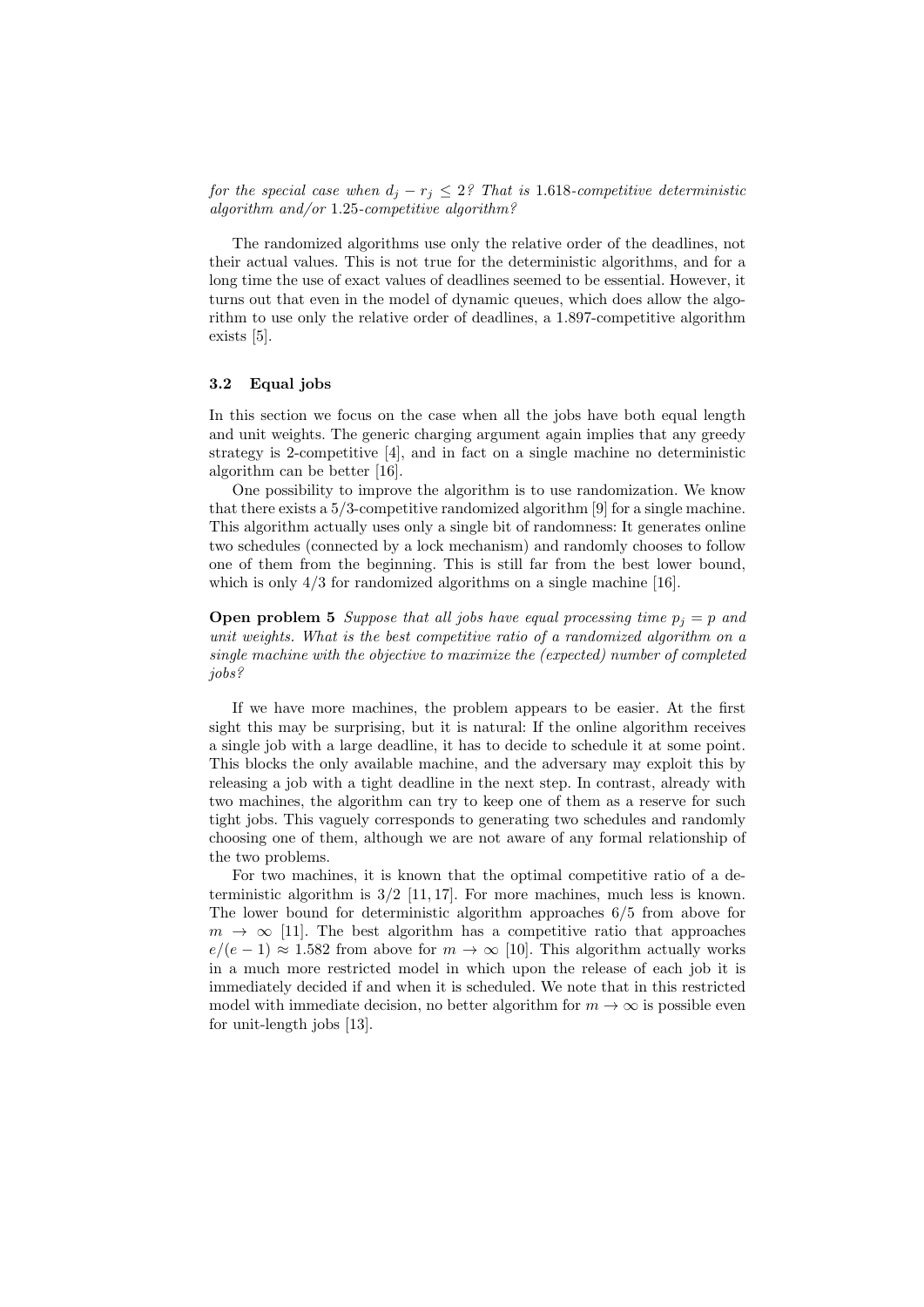**Open problem 6** Suppose that all jobs have equal processing time  $p_i = p$  and unit weights. For  $m \to \infty$ , find either a better than  $e/(e-1)$ -competitive deterministic algorithm or a lower bound larger than 6/5.

#### 3.3 Fixed start times

A special case of the general case is the problem of interval scheduling, where all the jobs are tight, i.e.,  $p_i = d_i - r_i$ . This means that upon its release, a job must be started or it is lost. A classical study [22] shows that for variety of cases a 4-competitive preemptive deterministic algorithm exists and this is tight; this includes the case of unit-length jobs (with arbitrary weights) and jobs with weight equal to their length.

This 4-competitive algorithm was recently extended to a variant of parallel machines with speeds (uniformly related machines) [15]. Here each machine has a speed  $s_i$  and a job j needs time slot of length  $p_j/s_i$  to be run on this machine. Instead of formulating the problem as interval scheduling (which has no clear meaning, as tight jobs cannot be defined), we use the other equivalent formulation: Each job has to be started on one of the machines immediately upon its release, or else it is lost. We call this variant *scheduling with fixed start times*.

We conclude by a restricted variant of scheduling with fixed start times where we cannot even determine the competitive ratio of the greedy algorithm. In this case we have equal jobs once again (i.e., equal lengths and unit weights). Obviously, if we have a single machine or parallel machines with equal speeds, any greedy strategy is optimal. However, this is no longer true with speeds. Actually, with speeds there is no better than 3/2-competitive algorithm for  $m \rightarrow$  $\infty$  [15]. Any greedy algorithm is 2-competitive by the generic charging argument. However, no better upper bound is known for  $m \geq 3$  for any algorithm. The most natural greedy algorithm always starts a job on the fastest available machine. This turns out to be 4/3-competitive and optimal for  $m = 2$ , but for  $m \to \infty$ we only know that the competitive ratio is at least  $25/16 = 1.5625$ .

Open problem 7 Suppose that all jobs have equal processing times and unit weights. For  $m \to \infty$  machines with speeds, find a better than 2-competitive deterministic algorithm for scheduling with fixed start times.

# 4 Checking feasibility with two job lengths

Now we return to the offline problem and give a polynomial-time algorithm for deciding whether all the jobs can be scheduled if the lengths are restricted to  $\{1,p\}$  for some p.

**Theorem 1.** Suppose that our input consists of p and an instance with  $p_i \in$  $\{1,p\}$  for all jobs. Then there exists an algorithm which in polynomial time decides if there exists a feasible schedule that schedules all jobs.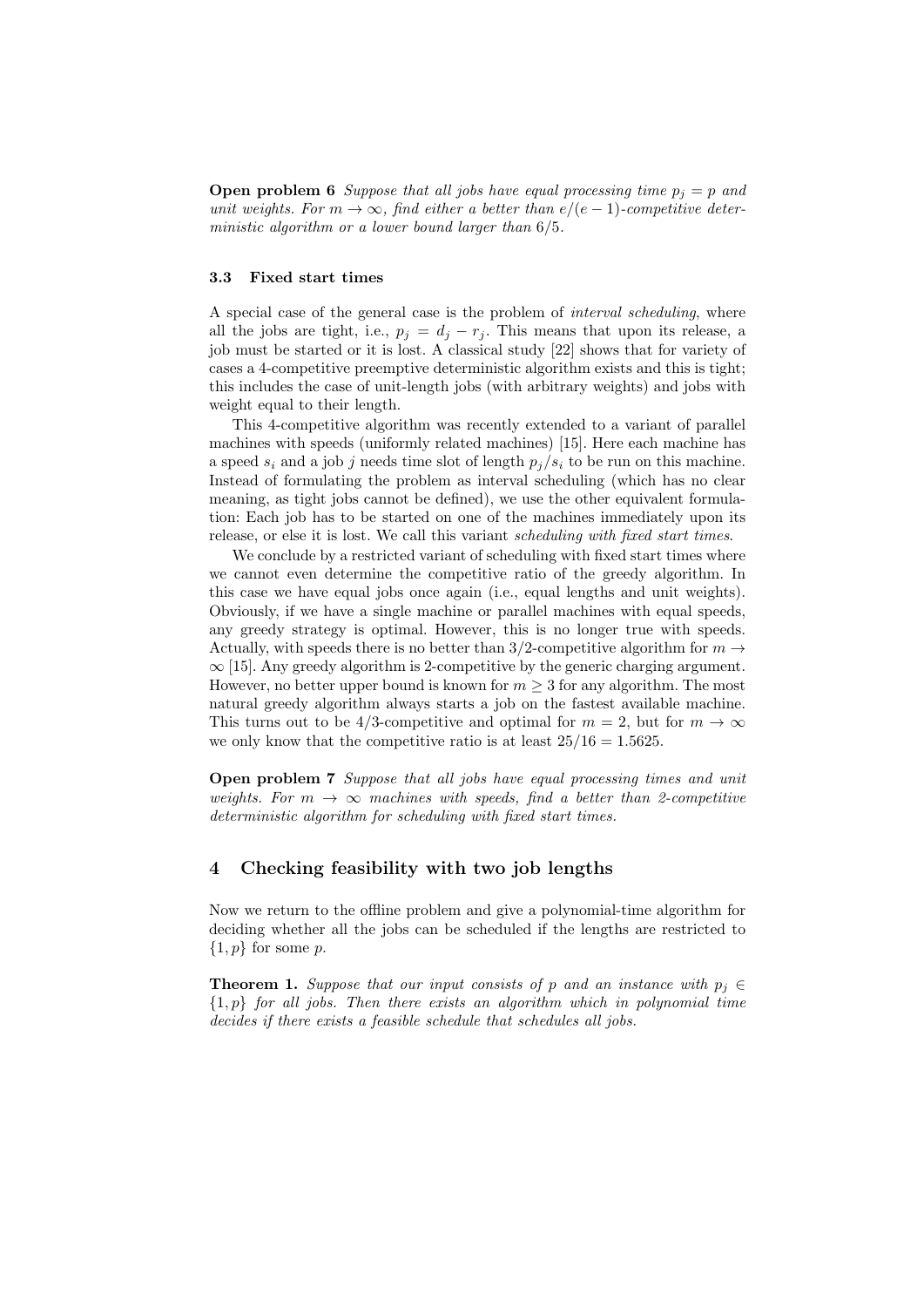*Proof.* Let us call the jobs with  $p_j = 1$  short and the jobs with  $p_j = p$  long. For two times s, t let  $A_{s,t} = \{j \mid p_j = 1 \land s \leq r_j \land d_j \leq t\}, a_{s,t} = |A_{s,t}|,$  $B_{s,t} = \{j \mid p_j = 2 \land s \leq r_j \land d_j \leq t\}$ , and  $b_{s,t} = |B_{s,t}|$ . I.e.,  $a_{s,t}$  and  $b_{s,t}$  denote the number of short jobs and long jobs, respectively, that need to be scheduled (started and completed) between s and t.

We may assume that  $r_j + p_j \leq d_j$  for all jobs; otherwise the instance is infeasible. We may also assume that

$$
a_{s,t} \le t - s \tag{1}
$$

for all  $t$  and  $s$ , as otherwise the instance is again infeasible.

We now formulate a linear program  $(2)$ – $(5)$  that should describe the feasible schedules. It has no objective function, we are only interested in its feasibility. The intended meaning of the variable  $x_t$  is the number of long jobs started strictly before time t. For convenience, we set  $x_t = 0$  for any  $t \leq 0$ . Let D be the maximal deadline.

$$
\forall t \in \{1, \dots, D\} : \qquad x_t - x_{t-1} \ge 0 \tag{2}
$$

$$
\forall t \in \{p, \dots, D\} : \qquad x_t - x_{t-p} \le 1 \tag{3}
$$

$$
\forall s, t \in \{0, ..., D\}, \ s + p \le t : \qquad x_{t+1-p} - x_s \le \left\lfloor \frac{t - s - a_{s,t}}{p} \right\rfloor \tag{4}
$$

$$
\forall s, t \in \{0, \dots, D\}, \ s + p \le t : \qquad x_{t+1-p} - x_s \ge b_{s,t} \tag{5}
$$

Inequalities (2) make sure that  $x_t$  form a non-decreasing sequence, (3) that at most one long job is started in any  $p$  adjacent steps and thus the long jobs do not overlap. Inequalities (4) and (5) make sure that sufficiently many slots are available for short and long jobs in each interval.

The crucial observation is that the matrix of our linear program is totally unimodular. Indeed, every row contains at most single  $-1$  and at most single  $+1$ and such matrices are known to be totally unimodular. This implies that if the linear program is feasible, there exists an integral solution.

We now prove that the linear program is feasible if and only if there exist a feasible schedule.

Suppose we have a feasible schedule. As noted in the introduction, we may assume that all jobs are started at integral times. Then for (integral) s such that the schedule starts a long job at time s we put  $x_{s+1} = x_s + 1$  and for all other s we put  $x_{s+1} = x_s$ . It is easy to check that this is a feasible solution of our linear program. Inequalities (2) and (3) are trivial. For (4) note that  $x_{t+1-p} - x_s$ long jobs are started and completed in the slots  $s, \ldots, t-1$ , thus they occupy  $p(x_{t+1-p}-x_s)$  of these  $t-s$  slots and at least  $a_{s,t}$  of these slots are taken by the short jobs. Thus  $p(x_{t+1-p}-x_s) \leq t-s-a_{s,t}$  and (4) follows from the integrality of x. Similarly, (5) follows from the fact that at least  $b_{s,t}$  long jobs are started and completed in the slots  $s, \ldots, t-1$  in the feasible schedule.

Suppose now that the linear program is feasible and let us fix its integral solution x. The solution x determines at which time slots a long or short job can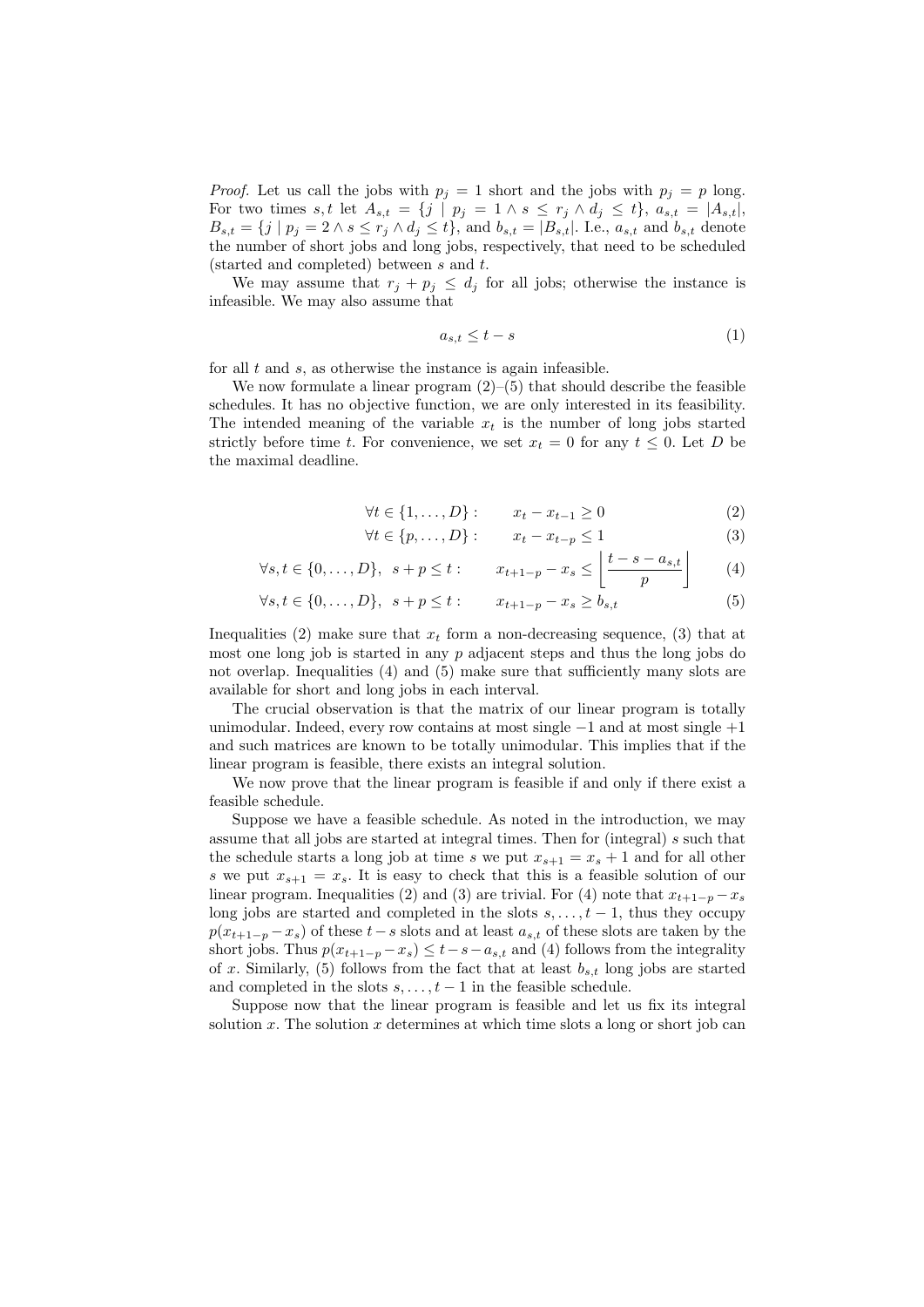start. More precisely, let  $S_1 = \{r \in \{0, ..., D-1\} \mid x_{r+1-p} = x_{r+2-p} = ... =$  $x_r = x_{r+1}$  and  $S_2 = \{r \in \{0, ..., D-1\} \mid x_{r+1} > x_r\}$ . Note that  $S_2$  are exactly the slots where a long job should start and  $S_1$  are exactly the slots where no long job started at time  $r \in S_2$  can be running. Now we construct the schedule greedily increasing r from  $r = 0$ . If  $r \in S_1$  then we start a pending short job with the smallest deadline. If  $r \in S_2$ , then we start a pending long job with the smallest deadline. In both cases we break ties arbitrarily. The definitions of  $S_1$  and  $S_2$  together with (2) and (3) guarantee that no two jobs overlap in the schedule.

It remains to show that the schedule completes all the jobs before their deadlines. For a contradiction, assume that j is a job with  $d_i = t$  that is not completed before  $t$  and  $t$  is minimal. We distinguish two cases.

Case 1: j is a long job. Let  $s-1 \in S_2$  be the largest time before t such that at time  $s-1$  either no job is started or a job with the deadline larger than t is started. Let  $s = 0$  if no such time exists. This implies that  $r_j \geq s$  as otherwise we would have started j at time  $s - 1$ . At any time in  $S_2 \cap \{s, \ldots, t - p\}$ , a long job with a deadline at most  $t$  is started by the choice of  $s$ ; also any of these jobs is released at s or later (as otherwise we would have started it at  $s-1$ ). Thus all these jobs and j belong to  $B_{s,t}$ . We have  $b_{s,t} \geq 1 + |S_2 \cap \{s, \ldots, t-p\}| = 1 + x_{t+1-p} - x_s$ , contradicting (5).

Case 2: j is a short job. Let t' be the first time in  $S_1$  such that  $t' \geq t$ . Note that j is not completed at time  $t'$ . Let  $s - 1 \in S_1$  be largest time before t such that at time  $s - 1$  either no job is scheduled or a job with the deadline larger than t is scheduled. Let  $s = 0$  if no such time exists. This implies that  $r_j \geq s$  as otherwise we would have started j at time  $s - 1$ . Similarly as in Case 1, at any time in  $S_1 \cap \{s, \ldots, t-1\} = S_1 \cap \{s, \ldots, t'-1\}$ , a short job with a deadline at most  $t$  is scheduled by the choice of  $s$ ; also any of these job is released at s or later (as otherwise we would have started it at  $s - 1$ ). Thus all these jobs and j belong to  $A_{s,t} \subseteq A_{s,t'}$ . Furthermore, since  $s, t' \in S_1$ , the number of time slots in  $\{s, \ldots, t'-1\} \setminus S_1$  is equal to  $p(x_{t'+1-p} - x_s)$ . We have  $a_{s,t'} \geq 1 + |S_1 \cap \{s, \ldots, t'-1\}| = 1 + (t'-s) - p(x_{t'+1-p} - x_s)$ . It follows that

$$
x_{t'+1-p} - x_s \ge \frac{1+t'-s - a_{s,t'}}{p} > \frac{t'-s - a_{s,t'}}{p}.
$$

This contradicts (4) if  $s + p \le t'$  or (1) if  $s + p > t'$  (note that then  $s \ge t' + 1 - p$ and  $x_{t'+1-p} - x_s \leq 0$  by (2)).

The last problem that we need to solve is that the linear program as we have formulated it may have a superpolynomial size if  $p$  or the release times or the deadlines are superpolynomial. This is only a technical issue, as there are clearly only polynomially many "important" times. More precisely, we can modify any feasible schedule so that each job starts either at its release time or at the completion time of some other job (the schedule with the lexicographically minimal sequence of start times will satisfy this). Then all the jobs are started at times  $r_i + \alpha \cdot p + \beta$  for some job j and  $\alpha, \beta \in \{0, \ldots, n\}$  where n is the number of jobs. There are  $O(n^3)$  of such times. For all the other t, we set  $x_{t+1} = x_t$ .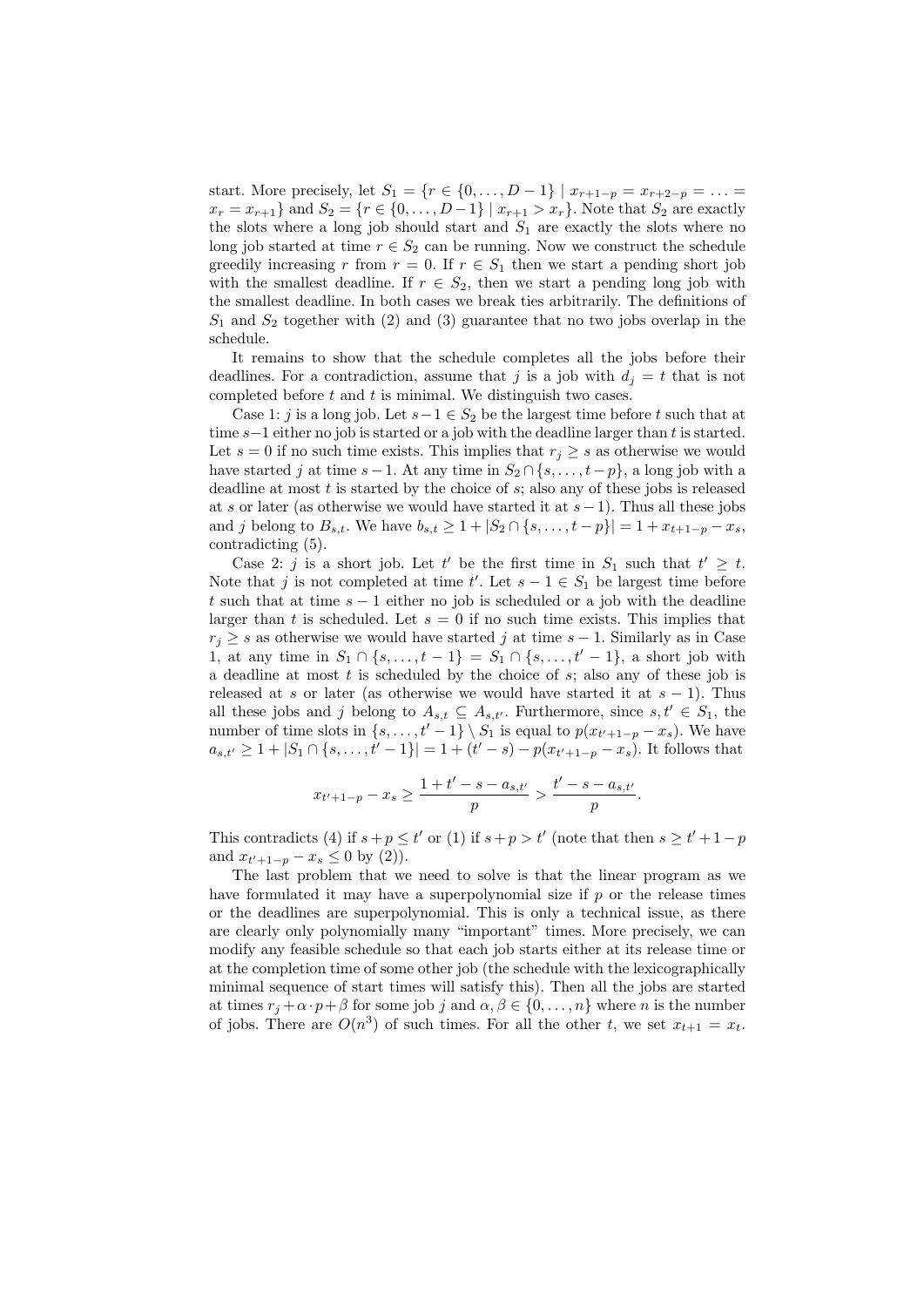By substituting these identities, we get a linear program with only polynomially many variables and also polynomially many distinct constraints, and it can be even written down efficiently. Thus feasibility can be checked in polynomial time.

In fact, we have not been very efficient in our proof. As shown in [12], instead of solving a linear program, we can use a shortest path computation, as the matrix of the linear program is an adjacency matrix of a directed graph.  $\Box$ 

# References

- 1. Baptiste, P., Brucker, P., Knust, S., Timkovsky, V.: Ten notes on equal-executiontime scheduling. 4OR 2 (2004) 111–127
- 2. Baptiste, P., Schieber, B.: A note on scheduling tall/small multiprocessor tasks with unit processing time to minimize maximum tardiness. J. Sched. **6** (2003) 395–404
- 3. Baptiste, P.: Polynomial time algorithms for minimizing the weighted number of late jobs on a single machine with equal processing times. J. Sched. 2 (1999) 245–252
- 4. Baruah, S.K., Haritsa, J., Sharma, N.: On-line scheduling to maximize task completions. J. Comb. Math. Comb. Comput. 39 (2001) 65–78
- 5. Bieńkowski, M., Chrobak, M., Dürr, C., Hurand, M., Jeż, A., Jeż, Ł., Stachowiak, G.: Collecting weighted items from a dynamic queue. To appear in ACM Trans. Algorithms
- 6. Chin, F.Y.L., Chrobak, M., Fung, S.P.Y., Jawor, W., Sgall, J., Tichý, T.: Online competitive algorithms for maximizing weighted throughput of unit jobs. Journal of Discrete Algorithms 4 (2006) 255–276
- 7. Chrobak, M., Dürr, C., Jawor, W., Kowalik, L., Kurowski, M.: A note on scheduling equal-length jobs to maximize throughput. J. Sched. 9 (2006) 71–73
- 8. Chrobak, M., Jawor, W., Sgall, J., Tichý, T.: Improved online algorithms for buffer management in qos switches. ACM Trans. Algorithms 3(4) (2007) Article No. 50 (19 pages)
- 9. Chrobak, M., Jawor, W., Sgall, J., Tich´y, T.: Online scheduling of equal-length jobs: Randomization and restarts help. SIAM J. Comput. 36 (2007) 1709–1728
- 10. Ding, J., Ebenlendr, T., Sgall, J., Zhang, G.: Online scheduling of equal-length jobs on parallel machines. In: Proc. 15th European Symp. on Algorithms (ESA). Volume 4698 of Lecture Notes in Comput. Sci., Springer (2007) 427–438
- 11. Ding, J., Zhang, G.: Online scheduling with hard deadlines on parallel machines. In: Proc. 2nd International Conf. on Algorithmic Aspects in Information and Management (AAIM). Volume 4041 of Lecture Notes in Comput. Sci., Springer (2006) 32–42
- 12. Dürr, C., Hurand, M.: Finding total unimodularity in optimization problems solved by linear programs. In: Proc. 14th European Symp. on Algorithms (ESA). Volume 4168 of Lecture Notes in Comput. Sci., Springer (2006) 53–64
- 13. Ebenlendr, T., Sgall, J.: A lower bound for scheduling of unit jobs with immediate decision on parallel machines. In: Proc. 6thInternational Workshop in Approximation and Online Algorithms(WAOA'08). Volume 5426 of Lecture Notes in Comput. Sci., Springer (2009) 43–52
- 14. Englert, M., Westerman, M.: Considering suppressed packets improves buffer management in QoS switches. In: Proc. 18th Symp. on Discrete Algorithms (SODA), ACM/SIAM (2007) 209–218